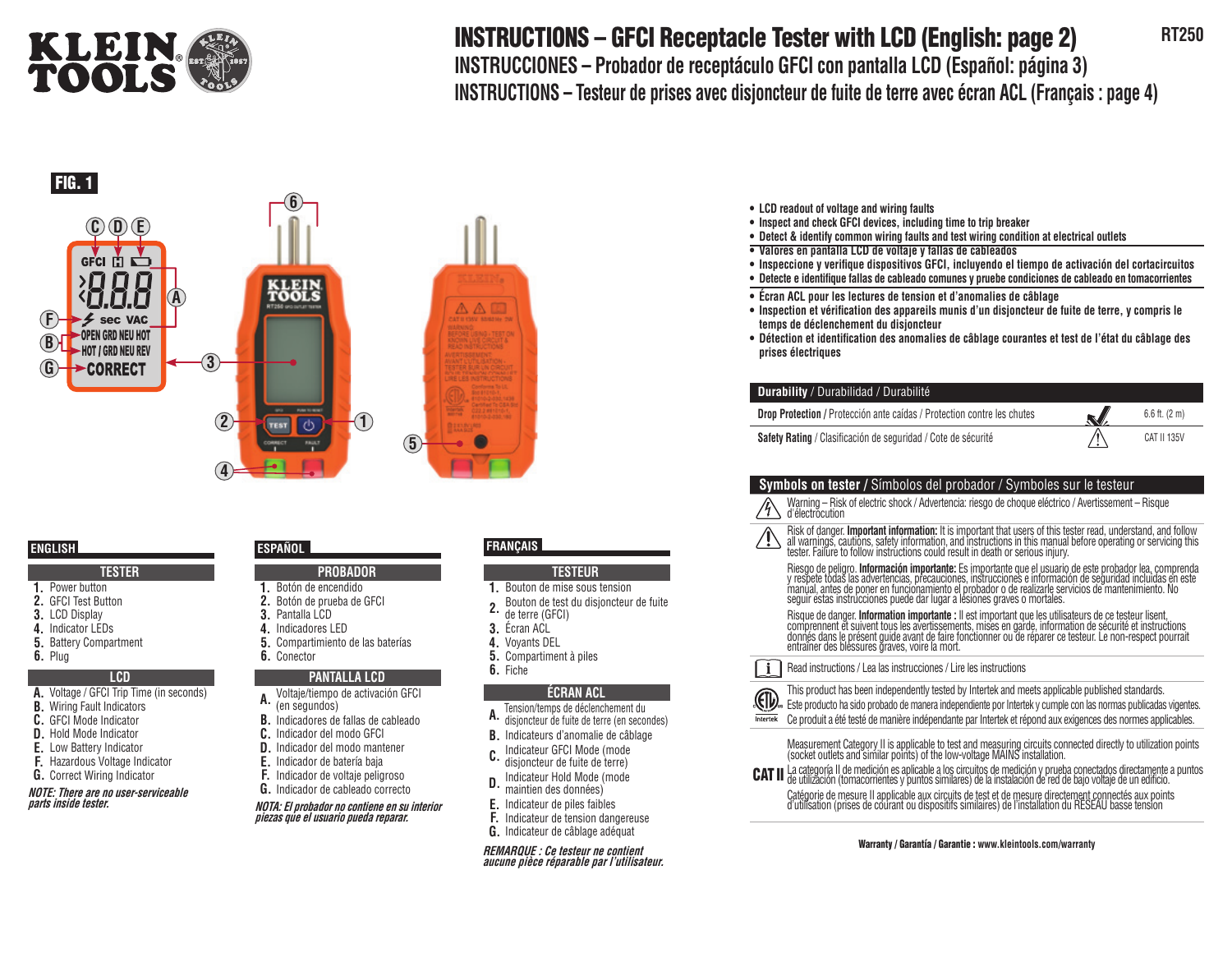# **GENERAL SPECIFICATIONS**

The RT250 is an electrical circuit tester that tests the wiring conditions at an electrical outlet, and inspects GFCI devices. The LCD displays the voltage, the wiring fault, and the GFCI trip time. It is designed for use with North American 120V electrical outlets.

- **• Operating Altitude:** 6562 ft. (2000m)
- **• Relative Humidity:** <85% non-condensing
- **• Operating Temp:** 32**°** to 122**°**F (0**°** to 50**°**C)
- **• Storage Temp:** -4**°** to 140**°**F (-20**°** to 60**°**C)
- **• Dimensions:** 4.5" x 2.0" x 1.3" (114 x 50 x 33 mm)
- **• Weight:** 4.8 oz. (136 g) including batteries
- **• Battery Type:** 2 x 1.5V AAA Alkaline
- **• Standards:** Conforms to UL STD.61010-1, 61010-2-030, 1436  $\text{C}$  Certified to CSA STD C22.2 # 61010-1.

Intertek 61010-2-030, 160

- **• Pollution degree:** 2
- **• Drop Protection:** 6.6 ft. (2m)
- **• Safety Rating:** CAT II 135V

**CAT II:** Measurement Category II is applicable to test and measuring circuits connected directly to utilization points (socket outlets and similar points) of the low-voltage MAINS installation.

Specifications subject to change.

# **WARNINGS**

#### **To ensure safe operation and service of the tester, follow these instructions. Failure to observe these warnings can result in severe injury or death.**

- **•** RT250 is designed for use with North American 120V electrical outlets. **DO NOT** connect to higher voltage electrical supplies.
- **•** Prior to use, always verify tester operation by testing on a known live and correctly wired electrical circuit.
- **• DO NOT** use if the tester appears damaged in any way.
- **•** The tester is intended for indoor use only.
- **•** Other equipment or devices attached to the circuit being tested could interfere with the tester. Clear the circuit before testing.
- **•** This tester only detects common wiring problems. Always consult a qualified electrician to resolve wiring problems.
- **DO NOT** attempt GFCI ground fault testing on an incorrectly wired circuit. Consult a qualified electrician to resolve wiring problems.
- **•** For use on 3-wire outlets only.

# **OPERATING INSTRUCTIONS**

#### **RT250 is designed for use with North American 120V electrical outlets. DO NOT connect to higher voltage electrical supplies.**

#### **POWER ON/OFF**

Press and hold the power button **1** for two seconds to power ON/OFF the tester. When the tester is powered ON and not connected to a circuit, the LCD **3** will display " **CO** and "Open Hot" **B** condition. **NOTE:** The tester will automatically power OFF after 3 minutes of inactivity to conserve battery life.

#### **WIRING CONDITION**

#### **Prior to use, always verify tester operation by testing on a known live and correctly wired electrical outlet.**

With the tester powered ON and inserted in the outlet, the Hazardous Voltage Indicator **F** will appear, and the red or green Indicator LED(s) **4** will illuminate. If the red indicator LED illuminates, unplug the tester to read voltage **A** and wiring fault **B**. The tester holds the information on the LCD and the Hold Mode indicator **D** will illuminate. During this time the LCD will blink. The LCD will reset once it is plugged into another circuit, or, if no voltage is detected, the LCD will blink during the time-out period prior to auto-power off.

#### **If the tester indicates that the circuit is not wired correctly, consult a qualified electrician.**

**NOTE:** Conditions NOT indicated include, but are not limited to, quality of ground, multiple hot wires, reversal of neutral and ground conductors, and combinations of defects other than dual open neutral and ground.

**NOTE:** All appliances or equipment on the circuit being tested should be unplugged to help reduce the possibility of erroneous readings.

| Indicator not illuminated                                    | <b>LCD WILL DISPLAY</b> |            |            |            |                         |               |                | LED   |     | VOLTAGE*                    |            |                     |
|--------------------------------------------------------------|-------------------------|------------|------------|------------|-------------------------|---------------|----------------|-------|-----|-----------------------------|------------|---------------------|
| Indicator illuminated                                        |                         |            |            |            |                         |               |                |       |     |                             |            |                     |
| <b>Neutral</b><br>Hot<br>(White)<br>Black)<br>Ground (Green) | <b>"CORRECT"</b>        | "OPEN GRD" | "OPEN NEU" | "OPEN HOT" | <b>REV"</b><br>"HOT/GRD | "HOT/NEU REV" | "OPEN GRD NEU" | GREEN | RED | <b>LTAGE</b><br>š<br>∐<br>∐ | NO VOLTAGE | <b>S30V VOLTAGE</b> |
| <b>WIRED CORRECTLY</b>                                       |                         |            |            |            |                         |               |                |       |     |                             |            |                     |
| <b>OPEN GROUND</b>                                           |                         |            |            |            |                         |               |                |       |     |                             |            |                     |
| CONDITION<br><b>OPEN NEUTRAL</b>                             |                         |            |            |            |                         |               |                |       |     |                             |            |                     |
| <b>OPEN HOT</b>                                              |                         |            |            |            |                         |               |                |       |     |                             |            |                     |
| <b>DUAL OPEN (NEUTRAL &amp; GROUND)</b>                      |                         |            |            |            |                         |               |                |       |     |                             |            |                     |
| <b>WIRING</b><br><b>REVERSED HOT/GROUND</b>                  |                         |            |            |            |                         |               |                |       |     |                             |            |                     |
| <b>REVERSED HOT/NEUTRAL</b>                                  |                         |            |            |            |                         |               |                |       |     |                             |            |                     |

**\***Expected voltage reading on LCD based on the indicated wiring condition.

**NOTE:** If the detected voltage is either low (30–85V AC) or high (135–150V AC), the red LED will illuminate. It is possible to have the red LED (indicating low or high voltage) and the green LED (indicating correct wiring) illuminated simultaneously.

# **OPERATING INSTRUCTIONS**

# **GFCI GROUND FAULT TESTING**

#### **NOTE: Prior to using this tester, check the GFCI device's user manual for information on how the specific device operates.**

Power ON the tester **1** and insert the plug into the outlet of the circuit under test. On a properly wired circuit, the green Indicator LED **4** , the Hazardous Voltage Indicator **F** and the Correct Wiring Indicator **G** will illuminate.

# $\hat{A}$  If the tester indicates that the circuit is not wired correctly, DO NOT attempt to initiate an electrical testing event. Consult a qualified electrician.

To initiate an electrical fault, press the GFCI button. The tester will create a 6mA to 9mA ground fault to trip the GFCI device. If successful, the display will toggle **A** between the pre-test voltage and time to trip the breaker. If the circuit remains energized, or if ">**E** sec" appears on the LCD, the device being tested may be miswired, may not be installed correctly, or may not be functioning correctly. **Consult a qualified electrician.**

#### **BATTERY REPLACEMENT**

When the Low Battery Indicator **E** illuminates, replace the batteries.

- 1. Loosen screw from battery cover **5** .
- 2. Replace 2 x AAA batteries (note proper polarity).
- 3. Replace battery door and fasten securely with screw.

# **To avoid risk of electric shock, unplug from any voltage source before removing battery door.**

#### $\bigtriangleup$  To avoid risk of electric shock, do not operate tester while battery door is removed.

#### **CLEANING**

Be sure tester is turned off and wipe with a clean, dry lint-free cloth. **Do not use abrasive cleaners or solvents.**

## **STORAGE**

Remove the batteries when tester is not in use for a prolonged period of time. Do not expose to high temperatures or humidity. After a period of storage in extreme conditions exceeding the limits mentioned in the General Specifications section, allow the tester to return to normal operating conditions before using.

## **WARRANTY**

**www.kleintools.com/warranty**

# **DISPOSAL / RECYCLE**



Do not place equipment and its accessories in the trash. Items must be properly disposed of in accordance with local regulations. Please see **www.epa.gov** or **www.erecycle.org** for additional information.

# **CUSTOMER SERVICE**

**KLEIN TOOLS, INC.**  450 Bond Street Lincolnshire, IL 60069 1-800-553-4676 **customerservice@kleintools.com www.kleintools.com**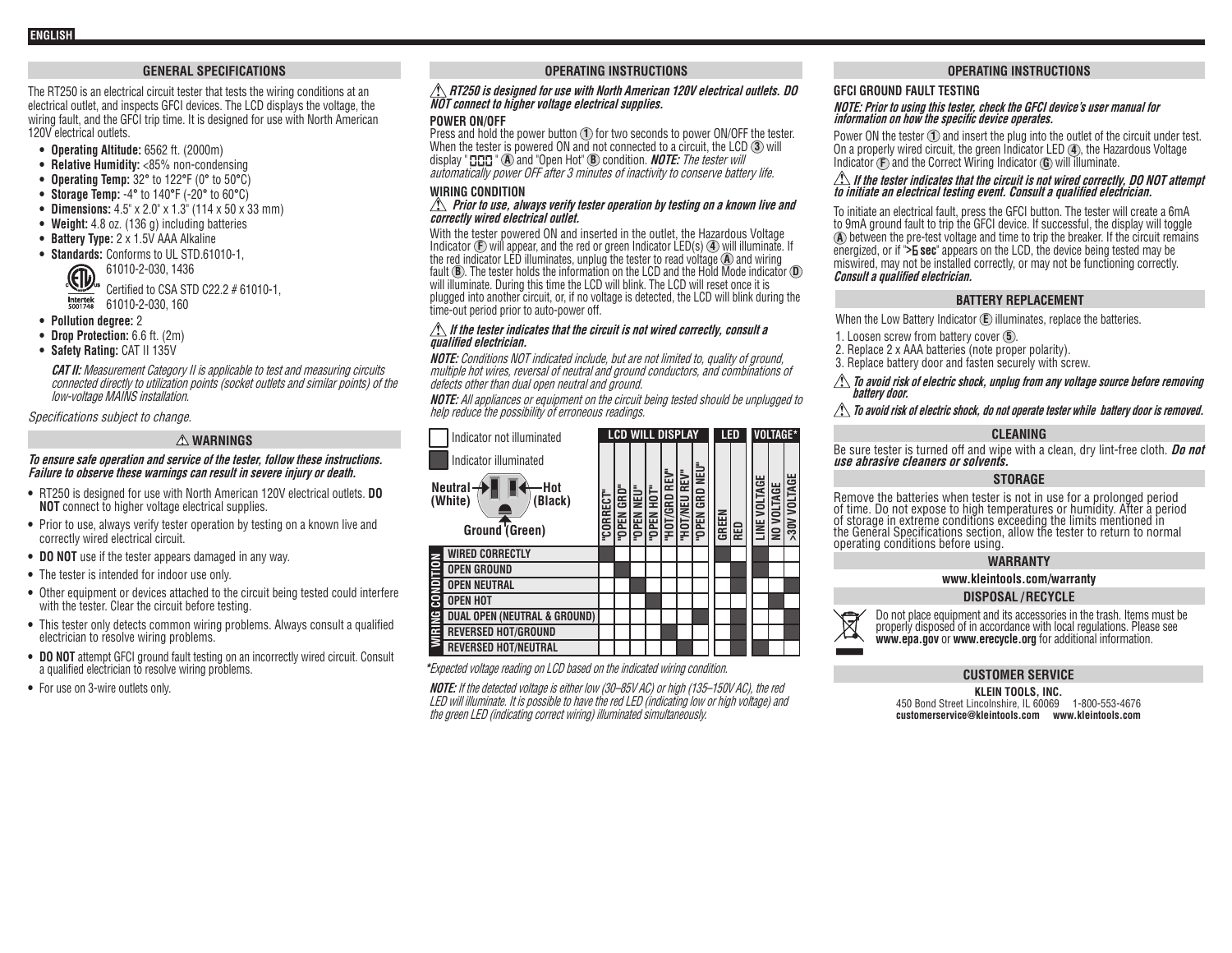# **ESPECIFICACIONES GENERALES**

El RT250 es un probador de circuitos eléctricos que prueba las condiciones de cableado en un tomacorrientes e inspecciona dispositivos GFCI. La pantalla LCD muestra el voltaje, la falla de cableado y el tiempo de activación del GFCI. Está diseñado para ser utilizado con tomacorrientes norteamericanos de 120 V.

- **• Altitud de funcionamiento:** 6562' (2000 m)
- **• Humedad relativa:** < 85 %, sin condensación
- **• Temperatura de funcionamiento:** 32 a 122 **°**F (0 a 50 **°**C)
- **• Temperatura de almacenamiento:** -4 a 140 **°**F (-20 a 60 **°**C)
- **• Dimensiones:** 4,5" × 2,0" × 1,3" (114 × 50 × 33 mm)
- **• Peso:** 4,8 oz (136 g) incluidas las baterías
- **• Tipo de batería:** 2 baterías alcalinas AAA de 1,5 V
- **• Normas:** Cumple con las normas UL STD.61010-1,

61010-2-030, 1436 CO 61010-2-030, 1436<br>Certificado según CSA STD C22.2 n.º 61010-1,  $\frac{\text{Interest}}{\text{5001748}}$  61010-2-030, 160

- **• Grado de contaminación:** 2
- **• Protección ante caídas:** 6,6' (2 m)
- **• Clasificación de seguridad:** CAT II 135V

**CAT II:** La categoría II de medición es aplicable a los circuitos de medición y prueba conectados directamente a puntos de utilización (tomacorrientes y puntos similares) de la instalación de red de bajo voltaje de un edificio.

Especificaciones sujetas a cambios.

# **ADVERTENCIAS**

#### **Para garantizar el funcionamiento y servicio seguros del probador, siga estas instrucciones. El incumplimiento de estas advertencias puede provocar lesiones graves o la muerte.**

- **•** El RT250 está diseñado para ser utilizado con tomacorrientes norteamericanos de 120 V. **NO** se debe conectar a suministros eléctricos de mayor voltaje.
- **•** Antes de cada uso, verifique siempre el funcionamiento del probador realizando una prueba en un circuito eléctrico con corriente conocida y con el cableado correcto.
- **NO** se debe usar si el probador parece dañado de algún modo.
- **•** El probador está diseñado solo para uso en ambientes interiores.
- **•** Es posible que otros equipos o dispositivos conectados con el circuito sometido a prueba causen interferencia en el probador. Despeje el circuito antes de realizar la prueba.
- **•** Este probador solo detecta problemas de cableado comunes. Siempre consulte a un electricista calificado para solucionar problemas de cableado.
- **NO** intente realizar pruebas de interruptor diferencial GFCI en circuitos con un cableado incorrecto. Comuníquese con un electricista calificado para solucionar problemas de cableado.
- **•** Para usar solamente en tomacorrientes de 3 hilos.

#### **INSTRUCCIONES DE FUNCIONAMIENTO**

#### **El RT250 está diseñado para ser utilizado con tomacorrientes norteamericanos de 120 V. NO se debe conectar a suministros eléctricos de mayor voltaje. ENCENDIDO/APAGADO**

Mantenga presionado el botón de encendido **1** por dos segundos para encender/apagar el probador. Cuando el probador esté encendido y no se encuentre conectado a un circuito, la pantalla LCD **3** mostrará "**CCC**" **A** y la condición "Open Hot" (Vivo abierto) **B**. **NOTA:** El probador se apagará automáticamente después de 3 minutos de inactividad para preservar la vida útil de las baterías.

#### **CONDICIONES DE CABLEADO**

#### **Antes de cada uso, verifique siempre el funcionamiento del probador realizando una prueba en un tomacorrientes con corriente conocida y con el cableado correcto.**

Cuando el probador esté encendido y dentro del tomacorrientes, se visualizará el indicador de voltaje peligroso **F** y el indicador LED verde o rojo **4** se iluminará. Si el indicador LED rojo se ilumina, desenchufe el probador para leer el voltaje **A** y la falla de cableado **B** . El probador mantiene la información en la pantalla LCD y el indicador de modo mantener **D** se iluminará. Durante este tiempo la pantalla LCD parpadeará. La pantalla LCD se reiniciará una vez que se haya enchufado el probador en otro circuito. Si no se detecta voltaje, la pantalla LCD parpadeará durante el período de espera antes de que el probador se apague de forma automática.

#### **Si el probador indica que el cableado del circuito no es correcto, comuníquese con un electricista calificado.**

**NOTA:** Las condiciones NO indicadas incluyen, entre otras, la calidad de la tierra, varios cables vivos, inversión de conductores neutros y con puesta a tierra, y combinaciones de defectos distintos a neutro y doble abierto (neutro y tierra).

**NOTA:** Se deben desenchufar todos los electrodomésticos y equipos conectados al circuito sometido a prueba para ayudar a reducir la posibilidad de que se produzcan lecturas erróneas.

|              | Indicador no encendido                             |          |               | <b>EN LA PANTALLA LED</b> |           |               |           |              | LED          |             | VOLTAJE*     |                                        |               |
|--------------|----------------------------------------------------|----------|---------------|---------------------------|-----------|---------------|-----------|--------------|--------------|-------------|--------------|----------------------------------------|---------------|
|              | Indicador encendido                                |          |               |                           |           |               | יים<br>≌  | 릹            |              |             | TAJE         |                                        | ౚ             |
| (Blanco)     | <b>Neutro</b><br>Vivo<br>(Negro)<br>Tierra (Verde) | CORRECT" | GRD"<br>"OPEN | Ξ<br>OPEN                 | "OPEN HOT | 딮<br>"HOT/GRD | 필<br>IОН. | GRD<br>"OPEN | <b>VERDE</b> | <b>ROJO</b> | <b>LÍNEA</b> | <b>NOLI</b><br>$\overline{\mathbf{3}}$ | <b>OLTAJE</b> |
|              | <b>CORRECTAMENTE CABLEADO</b>                      |          |               |                           |           |               |           |              |              |             |              |                                        |               |
| 뿜            | <b>PUESTA A TIERRA ABIERTA</b>                     |          |               |                           |           |               |           |              |              |             |              |                                        |               |
|              | <b>NEUTRO ABIERTO</b>                              |          |               |                           |           |               |           |              |              |             |              |                                        |               |
|              | <b>VIVO ABIERTO</b>                                |          |               |                           |           |               |           |              |              |             |              |                                        |               |
| g            | <b>DOBLE ABIERTO (NEUTRO Y TIERRA)</b>             |          |               |                           |           |               |           |              |              |             |              |                                        |               |
| <b>CONDI</b> | <b>VIVO/TIERRA INVERTIDOS</b>                      |          |               |                           |           |               |           |              |              |             |              |                                        |               |
|              | VIVO/NEUTRO INVERTIDOS                             |          |               |                           |           |               |           |              |              |             |              |                                        |               |

**\***Lectura de voltaje esperada en la pantalla LCD con base en la condición de cableado indicado.

**NOTA:** Si el voltaje detectado es bajo (30-85 V CA) o alto (135-150 V CA), el indicador LED rojo se iluminará. Es posible que el indicador LED rojo (voltaje bajo o alto) y el indicador LED verde (cableado correcto) estén iluminados de forma simultánea.

#### **INSTRUCCIONES DE FUNCIONAMIENTO**

#### **PRUEBAS DE INTERRUPTOR DIFERENCIAL GFCI**

#### **NOTA: Antes de usar este probador, consulte el manual del usuario del dispositivo GFCI para obtener información sobre cómo funciona el dispositivo específico.**

Encienda el probador **1** e inserte el conector en el tomacorrientes del circuito que desee probar. En un circuito correctamente cableado, el indicador LED verde **4** , el indicador de voltaje peligroso **F** y el indicador de cableado correcto **G** se iluminarán.

#### $\triangle$  Si el probador indica que el cableado del circuito no es correcto. NO intente realizar **una prueba eléctrica. Comuníquese con un electricista calificado.**

Para iniciar una falla eléctrica, presione el botón GFCI. El probador creará un interruptor diferencial de 6 mA a 9 mA para activar el dispositivo GFCI. Si se realiza de forma correcta, la pantalla alternará **A** entre el voltaje previo a la prueba y el tiempo para activar el cortacircuitos. Si el circuito permanece energizado o si se muestra "**> sec**" en la pantalla LCD, el dispositivo que se está probando puede presentar un error de cableado, no estar instalado correctamente o no estar funcionando correctamente. **Comuníquese con un electricista calificado.**

#### **REEMPLAZO DE LAS BATERÍAS**

Cuando el indicador de batería baja **E** se ilumine, reemplace las baterías.

- 1. Afloje el tornillo de la tapa del compartimiento de las baterías **5** .
- 2. Reemplace las 2 baterías AAA (tenga en cuenta la polaridad correcta).
- 3. Vuelva a colocar la tapa del compartimiento de las baterías y apriete el tornillo firmemente.

#### **Para evitar el riesgo de choque eléctrico, desenchufe de toda fuente de voltaje antes de retirar la tapa del compartimiento de las baterías.**

**Para evitar el riesgo de choque eléctrico, no utilice el probador sin haber colocado la tapa del compartimiento de las baterías.**

### **LIMPIEZA**

Asegúrese de que el probador esté apagado y límpielo con un paño limpio y seco que no deje pelusas. **No utilice solventes ni limpiadores abrasivos.**

#### **ALMACENAMIENTO**

Retire las baterías si no va a utilizar el probador durante un tiempo prolongado. No lo exponga a la humedad ni a altas temperaturas. Luego de un período de almacenamiento en condiciones extremas que sobrepasen los límites mencionados en la sección Especificaciones generales, deje que el probador vuelva a las condiciones de funcionamiento normales antes de utilizarlo.

#### **GARANTÍA**

**www.kleintools.com/warranty**

#### **ELIMINACIÓN/RECICLAJE**



No arroje el equipo ni sus accesorios a la basura. Los elementos se deben desechar correctamente de acuerdo con las regulaciones locales. Para obtener más información, consulte **www.epa.gov** o **www.erecycle.org**.

# **SERVICIO AL CLIENTE**

**KLEIN TOOLS, INC.**  450 Bond Street Lincolnshire, IL 60069 1-800-553-4676 **customerservice@kleintools.com www.kleintools.com**